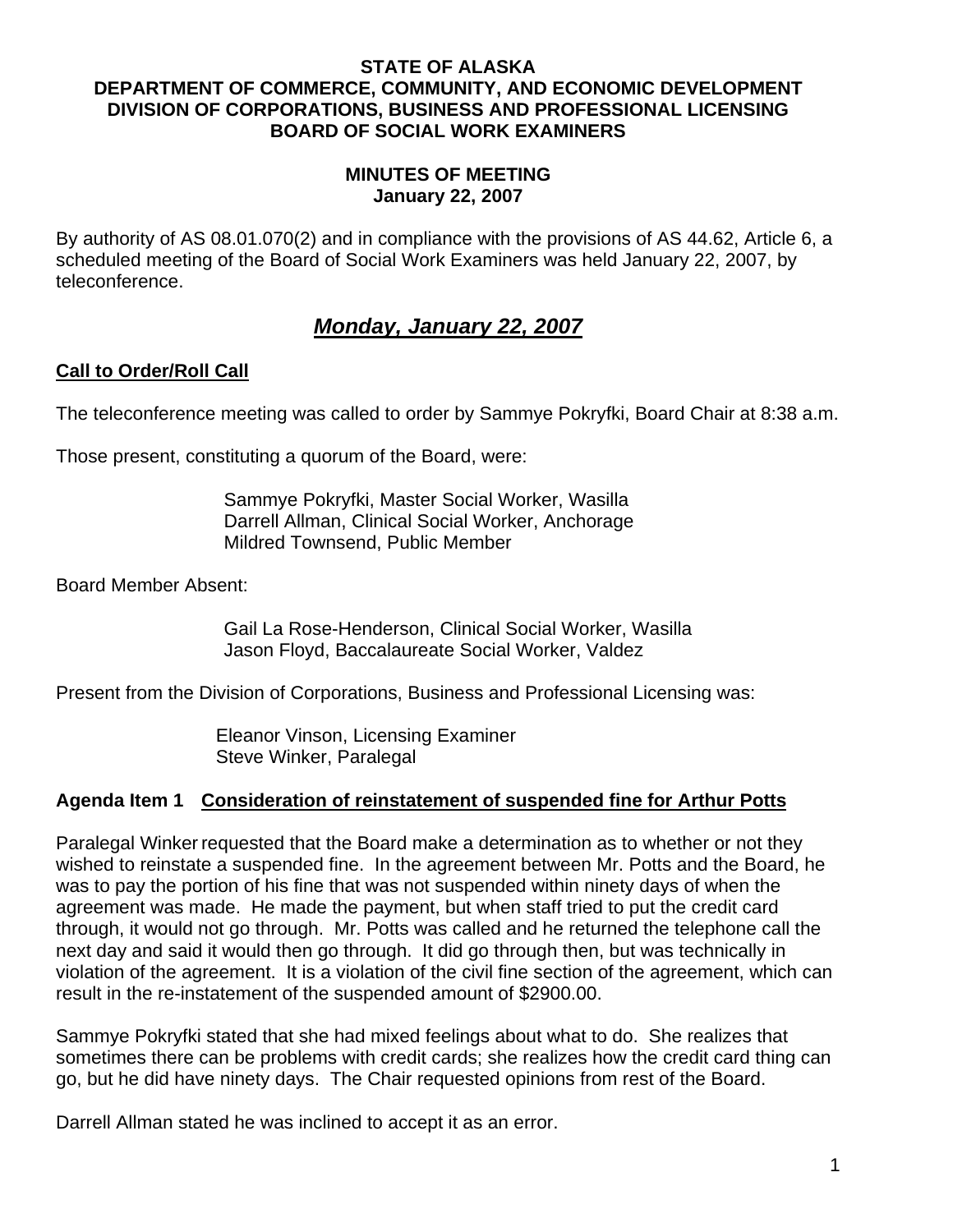Mildred Townsend agreed with Darrell Allman; to accept it as an error because sometimes the credit card companies mess up.

## **On a motion duly made by Darrell Allman and seconded by Mildred Townsend, amended to read as follows and passed unanimously it was**

## **RESOLVED that the Board accept Mr. Potts' payment and not reinstate the suspended amount of his civil fine.**

Paralegal Winker also asked if the Board to accept or deny the continuing education class Mr. Potts had submitted for three of his six required hours of cross cultural education relating to Alaska Natives. The class was a video presentation of the National Association of Social Social Workers named "Traditional Healing". The Board indicated that they would accept it. Darrell Allman was designated as the Board member that Mr. Winker could take future CEU information to regarding Mr. Potts' required classes. Mr. Allman can approve/accept the classes on behalf of the Board.

## **Agenda Item 3 Regulation Discussions**

At the December 11, 2006, Board meeting, the Board was presented with seven areas of consideration for possible regulations, most of which had previously been before the Board. During today's meeting, the Board determined which of those areas they would pursue.

## 1. Application denial

## **12 AAC 18.140. REASONS FOR APPLICATION DENIAL. ……**

(b) Notwithstanding (a) of this section, a person who has been convicted of a felony crime against a person described in AS 11.41 within the ten years before the date of application, is unfit for licensure under AS 08.95.110, and that person's application for licensure under AS 08.95.110 will be denied.

## Discussion:

Darrell Allman stated that it was his thinking that it is best left unchanged because the "good moral character" wording in statute gives the Board leeway to make the determination and ten years is an appropriate amount of time. The Board determined that the regulation is satisfactory as it is.

Action: No change is recommended.

## 2. Temporary licensure

This was addressed previously as it was a lengthy process to obtain a temporary license because the official transcripts were taking so long to receive. The Board has previously given the licensing examiners permission to issue a temporary license using an unofficial transcript. The permanent license still requires an official transcript. The Board never went back and changed the regulation and it is unclear regarding temporary licenses.

## Discussion:

Darrell Allman stated that the regulation is unclear regarding temporary licenses and the Board needs to create a new standard to use unofficial transcripts for a temporary license, but continue to require an official transcript from the school for a permanent license.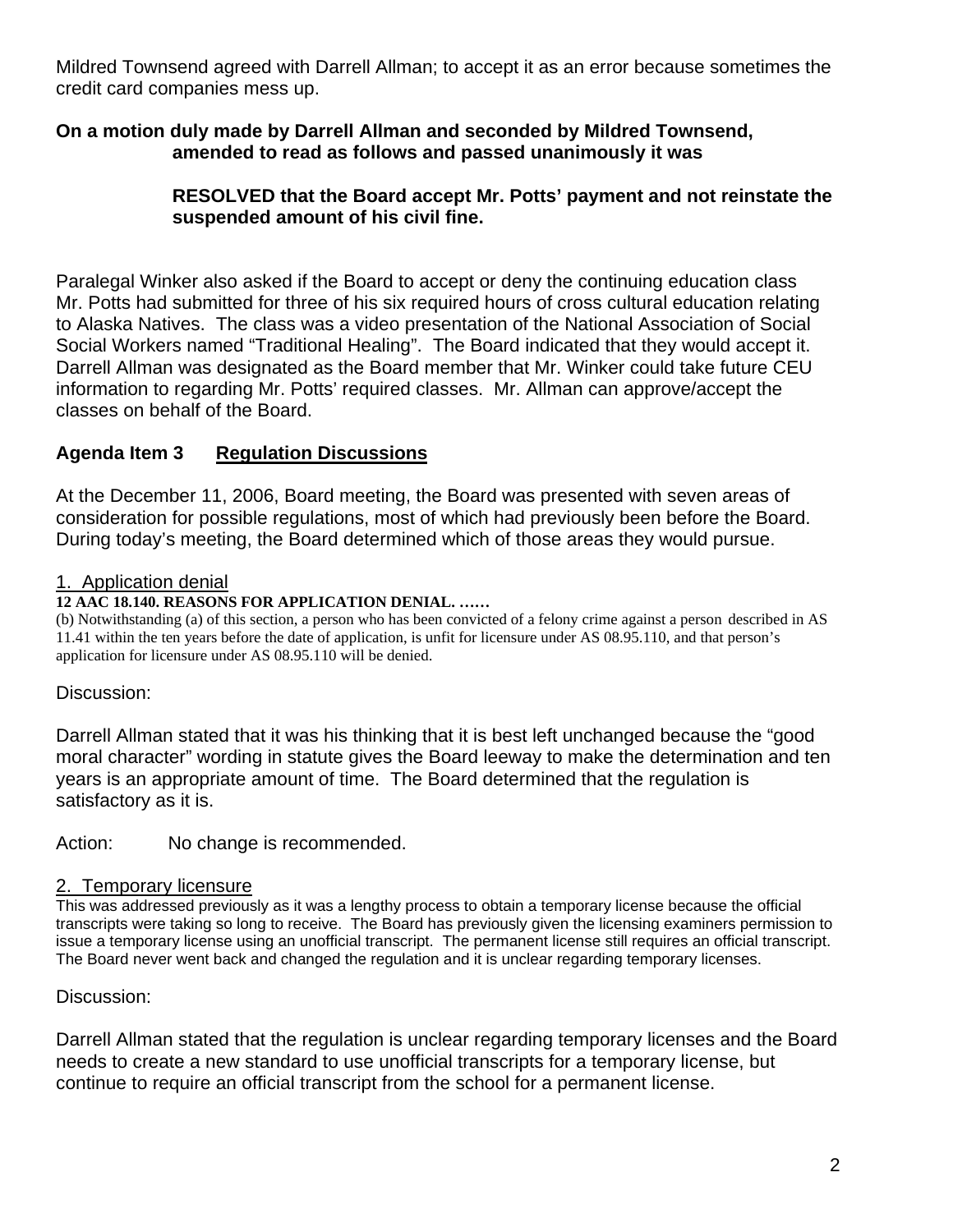Sammye Pokryfki agreed and noted that we are operating outside of our own regulations. If the Board believes that it is the right thing to do to issue temporary licenses, then the regulations need to reflect that. Mildred Townsend agreed.

Action: Create regulation that allows temporary license with unofficial transcripts.

## 3. Limiting CEU by distance education

The Board considered whether it would be appropriate to limit the number of Continuing Education Units acceptable from distance education to 50% of the required number of CEUs. There is currently no regulation in place.

Discussion:

The Board determined that Alaska still has a lot of wilderness/rural areas and it is difficult for people in rural places to get face to face CEUs. Although the Board believes that it is a best practice for licensees to receive face to face continuing education, the Board doe not wish to put a restriction into regulations.

Action: No change is recommended.

## 4. Exam extensions

The centralized regulations allow one year before an applicant must submit an updated application and references if the applicant has not been in contact with the department and two years if they have been in contact with the department. The Board may want to look at this because of the extension requests received.

Discussion:

Sammye Pokryfki noted that it has been the Board's practice to give extensions freely, but when an application is two years old, we require that the applicant re-apply. Within the statutory language, it is within the Board's discretion to extend the one year time limit.

Action: No change is recommended.

5. Requiring a pre-approval for plan of supervision.<br>The Board had been told previously by the Department of Law that there were no statutes supporting preapproval. The Board of Professional Counselors has a specific regulations.

The Board is concerned that an application may be submitted by a person who, believing they have done the right thing, has carried out an alternate supervision plan that might not be acceptable, forcing the Board to decline it and the applicant would have to start over.

Action: The Board seeks a revision to the regulation that states, "a plan pre-approved by the Board".

## 6. Job orientation for CEUs

12 AAC 18.220. Approved Continuing Education Activities…..

(c) Hours spent in job orientation may not be accepted as continuing education contact hours. The Board may want to make this more or less stringent.

Discussion: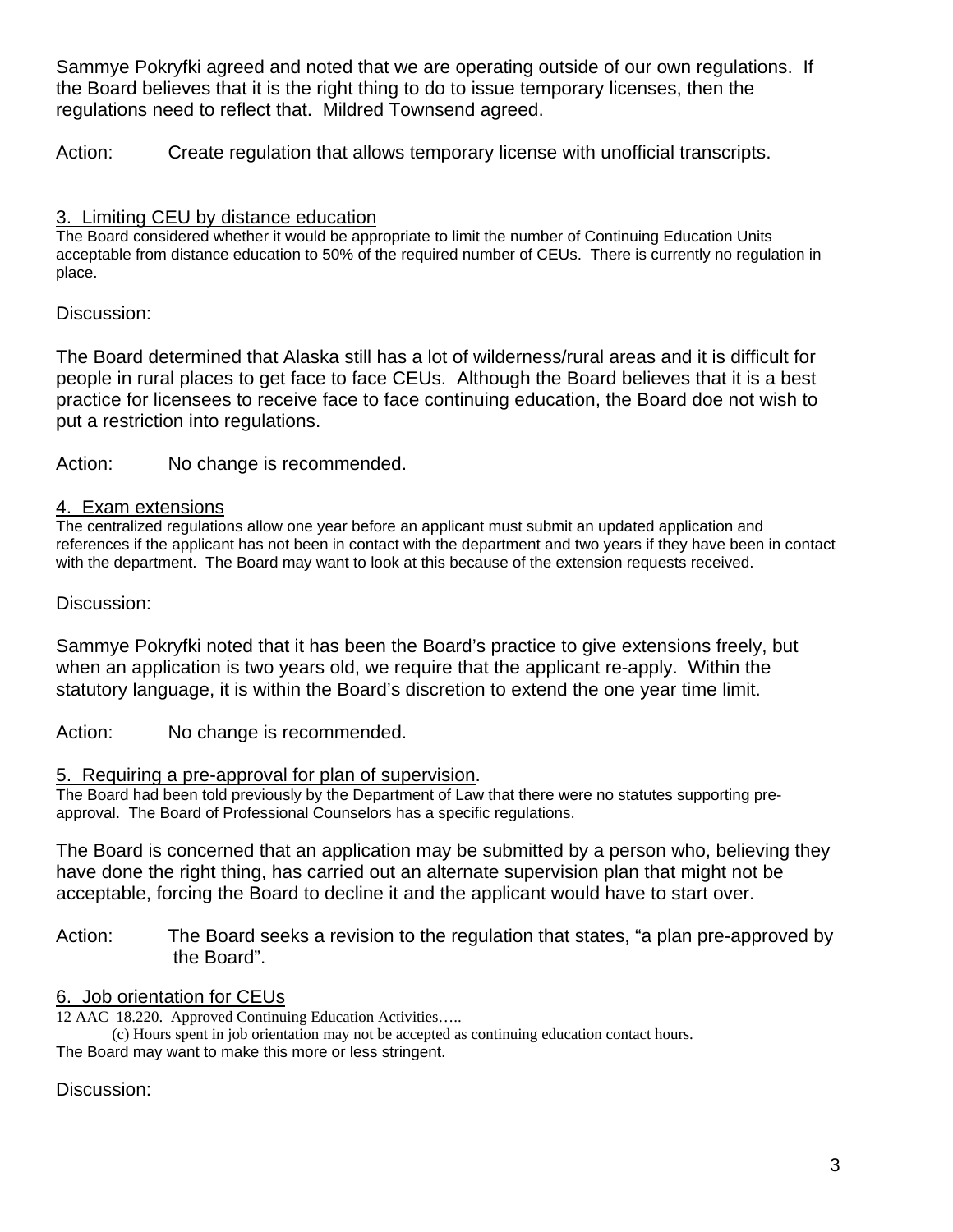Sammye Pokryfki stated that, according to her review of the meeting minutes over the past four years, there has been only one specific training that has called this regulation into question. That is the Office of Children's Services' (OCS) Training and Orientation for New Employees (TONE). The Board does not believe it is a prudent use of state funds to change the regulation to address one specific training program. The Board agrees that this issue could be resolved through communications with OCS. As it stands now, OCS employees submit TONE as meeting the entire 45 hours of continuing education and the onus is on the Board to sort out what is training and what is orientation for new employees. The Board would prefer that OCS provide their employees with independent verification of CEU hours earned by category. Darrell Allman believes the Board should leave the regulation as it is and improve our discussion during the continuing education audit.

Action: The Chair will draft a letter to the Director of OCS outlining the Board's recommendations as to how TONE is documented for CEUs so their employees who are applicants for licensure are well positioned for success

## 7. Five year expiration date on examinations.

If someone has taken the exam over five years previously and not been licensed, do we want to count that exam?

#### Discussion:

The Board does not see the need for a new regulation at this time because this question has only come up once in the review of past meeting minutes.

Action: No Change is recommended.

#### 8. Background checks

Darrell Allman also added that he would like the Board to look at criminal background checks. During the ASWB's national meeting, this was brought up and they recommended that boards do background checks on all applicants. It falls under "good moral character" and some boards are using fingerprints. Mr. Allman would like the Board to consider adding this to the application process.

The Board reviewed the Board of Nursing's regulations regarding fingerprinting and background checks and Darrell Allman believes it is compatible with ASWB's Model Law. The Board would like to consider incorporating background checks and finger printing in regulations

Action: The Board will direct the Regulations Specialist to prepare a draft regulation for the Board's consideration.

The Board will have the Regulations Specialist prepare new regulation wording for the Board to consider at their March 9, 2007, meeting regarding the following :

- Temporary licenses
- **Pe-approval plan for supervision**
- Criminal background checks and fingerprinting

## **On a motion duly made by Darrell Allman and seconded by Mildred Townsend, and passed unanimously it was**